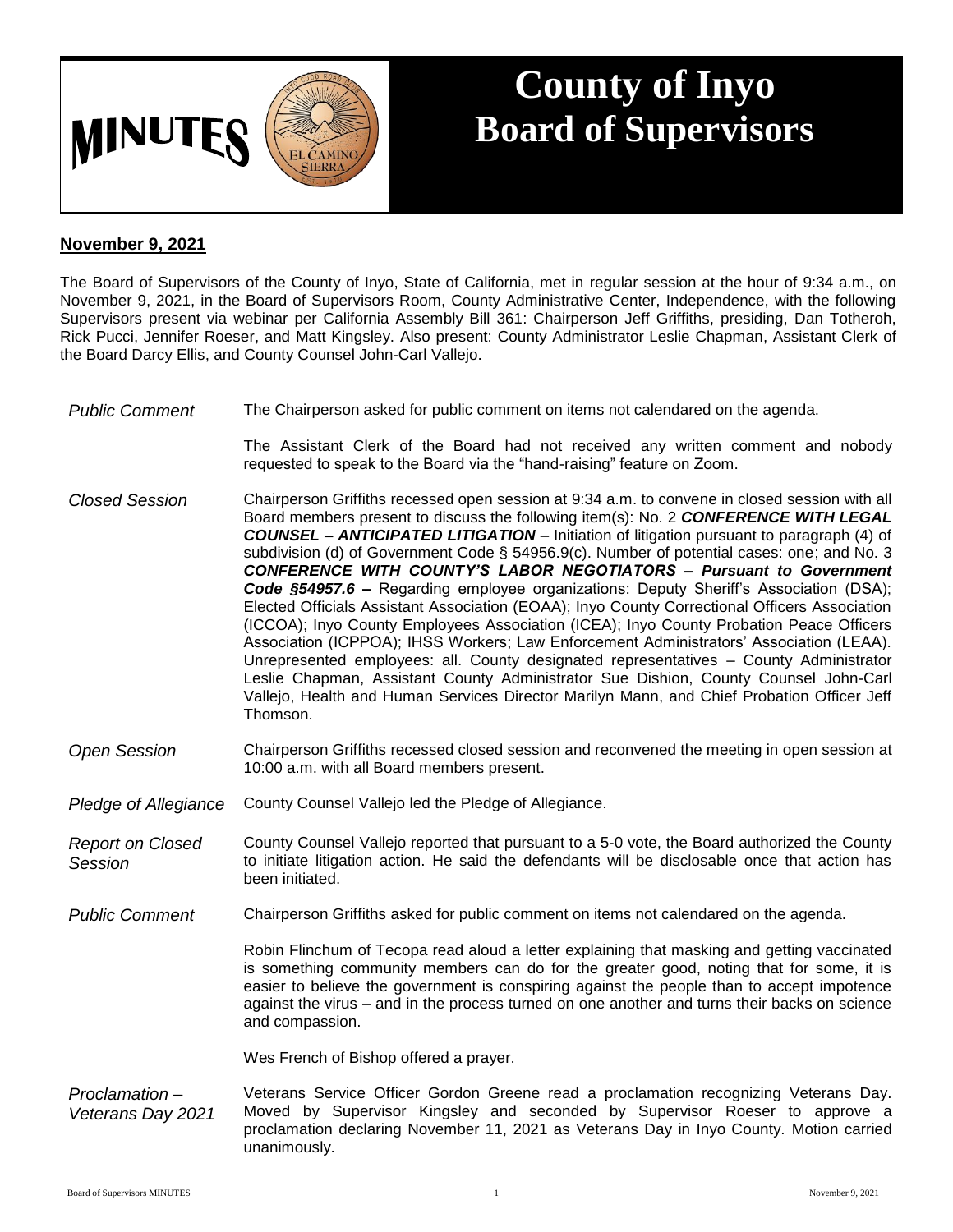*County Department Reports* Chief Probation Officer Jeff Thomson announced the passing of Deputy Chief Probation Officer Mark Olsen, who gave 34 years of service to the probation field. Chairperson Griffiths asked that the meeting be closed in his memory.

> Sheriff Jeff Hollowell announced that after 35 years with the County, he has made the difficult decision to retire, with his last day December 15. He said he enjoyed working with the County, the citizens, and most of all his employees.

*COVID-19 Staff Update* HHS Director Marilyn Mann, HHS Deputy Director-Public Health & Prevention Anna Scott, and Public Health Officer Dr. James Richardson provided the Board with an update on COVID-19, including local case numbers, vaccinations, current hospitalizations, and upcoming availability of booster shots. Ms. Scott also shared a slide show with data showing local trends, noting that Inyo County's case rate is on a slight decline but it is still the highest case rate in the state.

> Public comment came from Cari Arnal, Craig Thornburg, Lynette McIntosh, Wes French, and Jason Crockett, who all spoke in opposition to mask and vaccine mandates.

*County Counsel – Redistricting Hearing* Chairperson Griffiths opened and Deputy County Counsel Grace Chuchla introduced the fifth of several public hearings on the 2020 Census redistricting process in lnyo County. Ms. Chuchla and Planning Director Cathreen Richards reviewed for the Board and public the redistricting process, including deadlines, town hall meetings, and potential changes to districts. They stressed that staff encouraged feedback and ideas from the public.

> The Assistant Clerk of the Board read aloud a comment letter from Paul Huette, urging the Board to consider a majority-Native district connecting the five Tribes in the county. Public comment also came from Josh Nicholson of Bishop regarding a proposed map he submitted, noting his intention was to keep the changes simple with practical communities of interest. Lynne Greer, Mike Godbe, and Mary Roper asked for clarification on the town halls, residency requirements, and technical issues.

The public hearing was closed.

- *Recess/Reconvene* The Chairperson recessed the meeting at 11:26 a.m. and reconvened the meeting at 11:31 a.m. with all Board members present.
- *Workshop – INF Wildfire Closures* The Board conducted a workshop with Inyo National Forest Supervisor Lesley Yen to address issues surrounding Forest closures due to wildfires burning throughout the State. Jane McDonald shared concerns regarding dispersed camping, and Lynne Greer said permittees would appreciate anything the Forest Service can do to help them prepare for closures, with more than 24 hours' notice.
- *BOS – Memorial Naming of C.O.B.* CAO Chapman introduced a request to name the Consolidated Office Building in Bishop after late County Administrator Clint Quilter. Assistant Clerk of the Board Ellis reviewed the County's policy on naming buildings and said had concluded this request meets all of the requirements. She also noted that only three letters of support for the proposal were needed and it received 13. Board members acknowledged the years of work of former CAO Carunchio on the building project, and noted that CAO Quilter deftly brought it to completion. Supervisor Kingsley said the building is a testament to his dedication to saving taxpayer dollars and his ability to get things accomplished. HHS Director Marilyn Mann said she sees the building as a symbol of what CAO Quilter did for the county and its employees. Jane McDonald, Eastern Sierra AFSCME representative, said it is unusual for a union to endorse proposals like this – but the Inyo County Employees Association found it fitting given CAO Quilter's ability to engender a feeling of mutual respect following previously fractious relationships. Carol Lenoir said she was proud of the Board for bestowing this honor and thanked the County for treating CAO Quilter so well during his time at the County. Moved by Supervisor Kingsley and seconded by Supervisor Totheroh to approve the request from Chairperson Griffiths, in accordance with County policy, to name the Consolidated Office Building the "Clint G. Quilter Consolidated Office Building" in honor of the late County Administrator *(4/5ths vote required)*. Motion carried unanimously.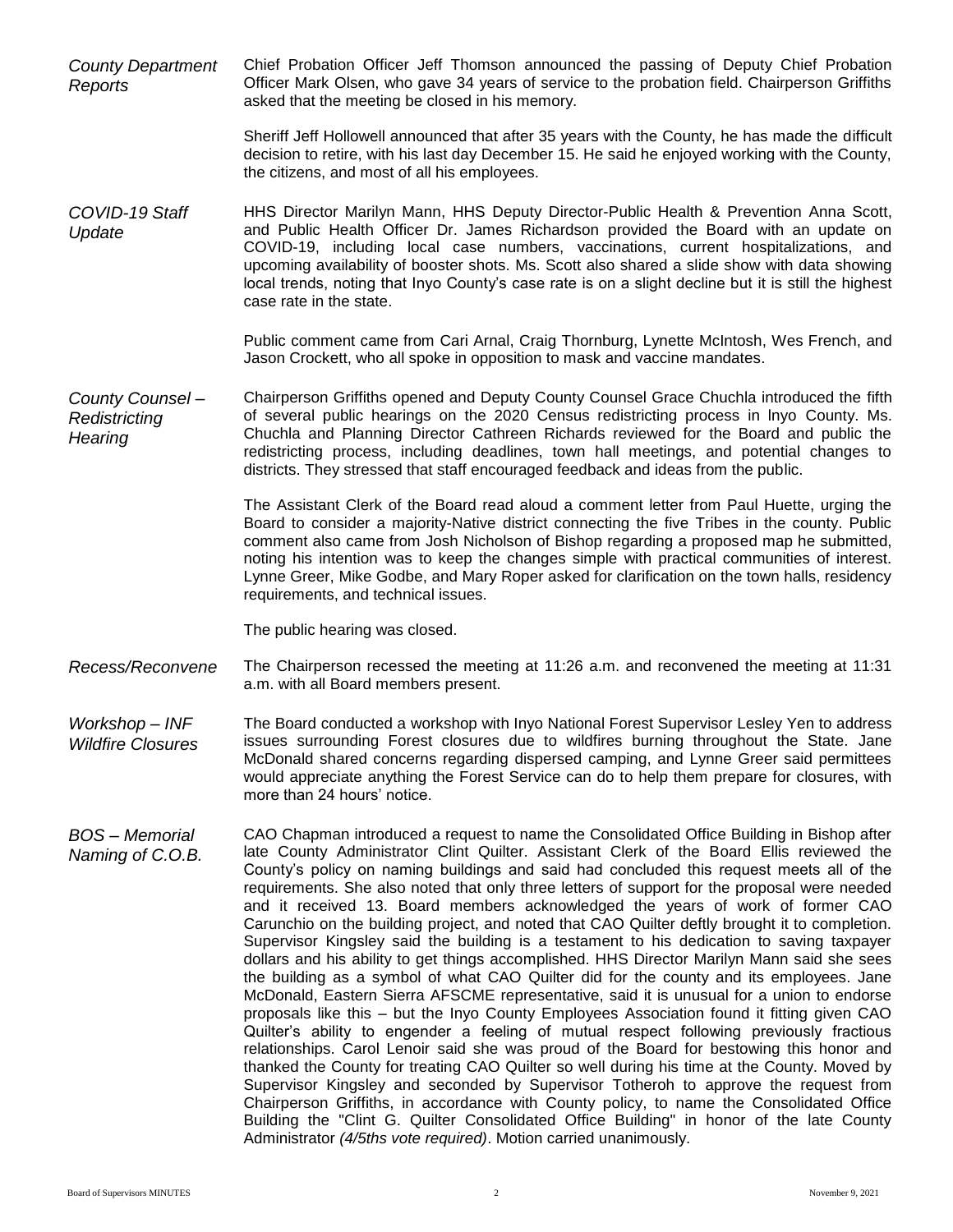*COVID-19 Staff Update (Continued)* The Assistant Clerk of the Board read aloud comment letters from Kathy Goss, expressing support for the masking mandate despite the opinions of the minority, and from Samantha Goodman, who wondered if there is any movement to bring a big box store to Bishop.

> Public comment also came from "Todd," Wayne Croasdale, and Pastor Kelly Larson, all in opposition to mask mandates, vaccines, and tyranny. Pastor Larson also called out Supervisor Totheroh for what he described as disrespectful body language and facial expressions. Supervisor Totheroh responded that he has a hard time hearing people tell him things that are blatantly untrue (e.g., that Governor Newsom is ordering children who contract COVID to be killed), and was reacting thusly with no offense intended.

> Comment also came from Deena Davenport-Conway and Mary Roper, both of whom expressed support for masking mandates and enforcement thereof. Roper also encouraged the Board to remember that most residents of Inyo County are vaccinated, so the Board is hearing every week from a loud and persistent minority.

> Supervisor Kingsley said he is not big on the mask mandate either, and hopefully Inyo County's case rate will decline enough that it can be rescinded. He also pushed back at what he called conspiracy theories suggesting the World Health Organization is in cahoots with government agencies to do the people harm. He said one could also buy into the theory that people discouraging others from getting vaccinated are the ones out to do harm to the people.

*Recess/Reconvene* The Chairperson recessed the meeting at 1:17 p.m. and reconvened the meeting at 1:43 p.m. with all Board members present.

*Personnel – Meaghan McCamman Assistant CAO Contract*

Moved by Supervisor Totheroh and seconded by Supervisor Roeser to approve the contract between the County of Inyo and Meaghan McCamman for provision of professional services as Assistant County Administrator at a monthly salary of \$11,777, effective November 11, 2021, and authorize the County Administrator to sign. Motion carried unanimously.

*County Counsel – Deputy, Assistant County Counsel Ranges*

Moved by Supervisor Kingsley and seconded by Supervisor Totheroh to:

- A) Approve the job descriptions for Chief Deputy County Counsel and Assistant County Counsel positions;
- B) Change the Authorized Strength in the County Counsel's Office by deleting one Senior Assistant County Counsel position at Range 97 (\$9,483 - \$11,529);
- C) Allow flexibility within the County Counsel Authorized Staffing by adding either one Chief Deputy County Counsel at Range 97 (\$9,483 - \$11,529), or one Assistant County Counsel at Range 160 (\$10,682 - \$12,984) or allow the hiring of one Deputy County Counsel I-IV based on qualifications;
- D) Find that, consistent with the adopted Authorized Position Review Policy:
	- 1. the availability of funding for one (1) Deputy County Counsel I through Assistant County Counsel exists in the General Fund, as certified by County Counsel and concurred with by the County Administrator and Auditor-Controller; and
	- 2. where internal candidates may meet the qualifications for the position, the vacancy could possibly be filled through an internal recruitment, but an open recruitment is more appropriate to ensure qualified applicants apply; and
- E) Approve the hiring of one position of Deputy County Counsel I through Assistant County Counsel, depending on the qualifications of applicants.

Motion carried unanimously.

*Road Department – Superintendent at Step E*

*HHS-Social Services – SSA Agreement*

Moved by Supervisor Totheroh and seconded by Supervisor Roeser to approve the hiring of the Road Superintendent at Range 78, Step E, retroactive to the hire date of October 14, 2021. Motion carried unanimously.

Moved by Supervisor Pucci and seconded by Supervisor Roeser to approve the agreement between the Federal Social Security Administration (SSA) and the County of Inyo, allowing the SSA to continue to provide services in Bishop through videoconferencing equipment to be installed at the County Consolidated Office Building in Bishop, and authorize the HHS Director to sign. Motion carried unanimously.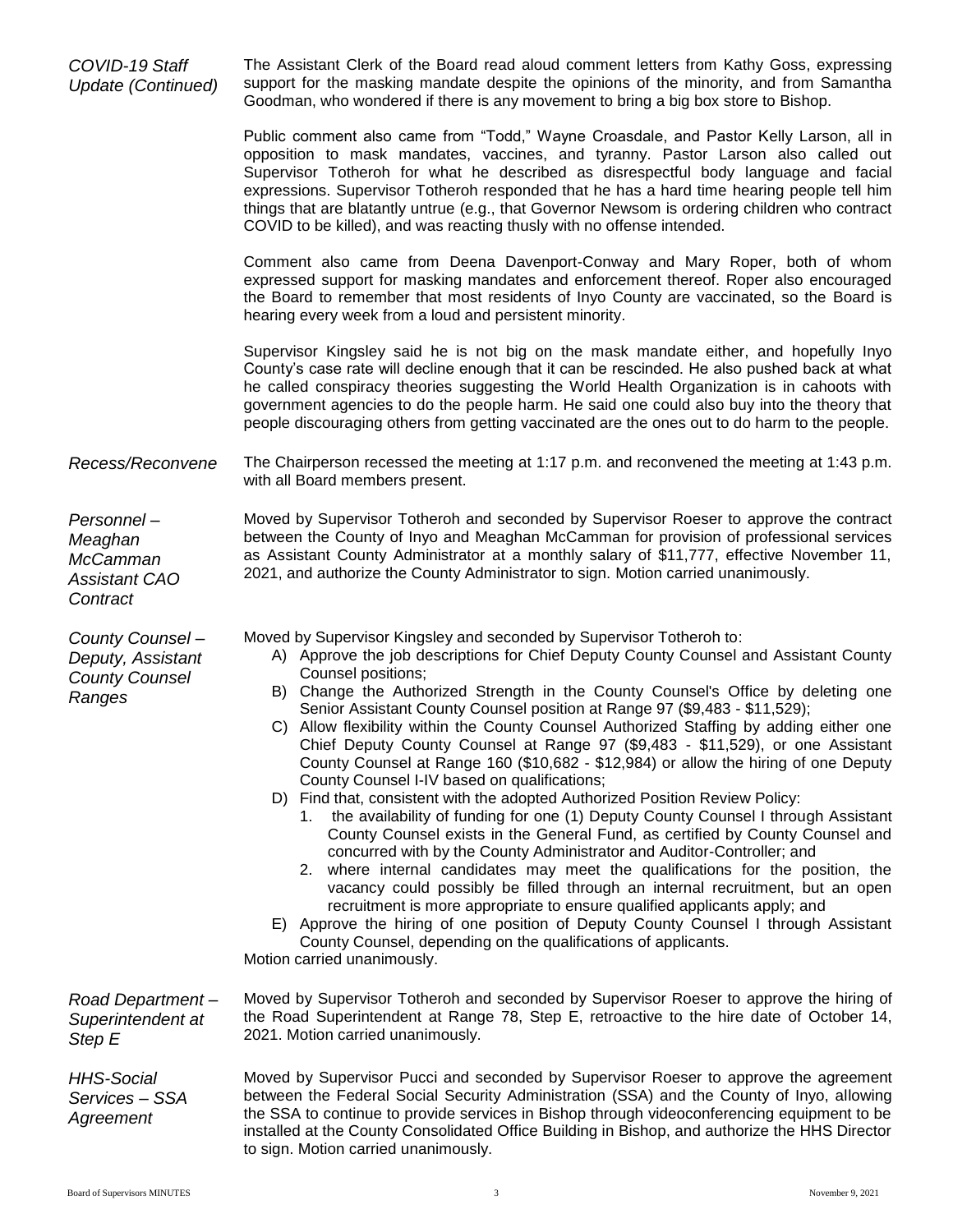*Public Works – Access Technologies Sole-Source P.O.* Moved by Supervisor Pucci and seconded by Supervisor Roeser to: A) declare Stanley Access Technologies of Walnut Creek, CA a sole-source provider; and B) authorize the issuance of a purchase order in an amount not to exceed \$15,000.00, payable to Stanley Access Technologies of Walnut Creek, CA for the purchase and installation of an electric door at the Consolidated Office Building. Motion carried unanimously. *Public Works – Electric Gate Plans and Specs* Moved by Supervisor Pucci and seconded by Supervisor Roeser to approve the plans and specifications for the Agriculture Department Building Electric Gate Project and authorize the Public Works Director to advertise the project. Motion carried unanimously. *Public Works-Town Water Systems – Ordinance 1272 (Liens)* Moved by Supervisor Totheroh and seconded by Supervisor Pucci to approve an ordinance titled, "An Ordinance of the Board of Supervisors of the County of Inyo, State of California, Adding Section 4.12.090 to the Inyo County Code Regarding Liens for Delinquent Water Bills." Motion carried unanimously. *County Counsel – Supervisorial District Ordinance* Moved by Supervisor Roeser and seconded by Supervisor Kingsley to waive further reading of the proposed ordinance titled, "An Ordinance of the Board of Supervisors of the County of Inyo, State of California, Repealing Chapter 1.12 of the Inyo County Code Regarding Supervisorial Districts," and schedule enactment for November 16, 2021 in the Board of Supervisors Chambers, County Administrative Center, Independence. Motion carried unanimously. *BOS – Hazardous Tree Management Project Support Letter* Moved by Supervisor Kingsley and seconded by Supervisor Roeser to approve and authorize the Chairperson to sign comment letter prepared by staff regarding the Forest Service Region 5 Post Disturbance Hazardous Tree Management Project, with Sens. Feinstein and Padilla and Congressman Obernolte cc'd and a paragraph added thanking the Forest Service for the opportunity for feedback. Motion carried unanimously. *Board Member and Staff Reports* Supervisor Kingsley said he attended meetings of the Inyo-L.A. Standing Committee and Great Basin Air Pollution Control District Board last week, and the Southern Inyo Fire Protection District Firemen's Fling fundraiser last Saturday. Supervisor Pucci said he attended the Inyo-L.A. Standing Committee last week and will have a consultation meeting Friday with the Bishop Tribe. Supervisor Totheroh said he attended a meeting of the Behavioral Health Advisory Board, is holding a redistricting town hall tonight, and will have a consultation meeting Friday with the Bishop Tribe. Supervisor Roeser said she is holding a redistricting town hall tomorrow, and attended a Great Basin Air Pollution Control District Board meeting. CAO Chapman reported that the comment period for the Community Economic Resilience Fund ends soon, and staff is requesting permission to submit a letter addressing the proposed grouping of the "Eastern Sierra Region." *Adjournment* Chairperson Griffiths adjourned the meeting at 2:27 p.m. to 8:30 a.m. Tuesday, November 16, 2021 in the County Administrative Center in Independence.

Chairperson, Inyo County Board of Supervisors